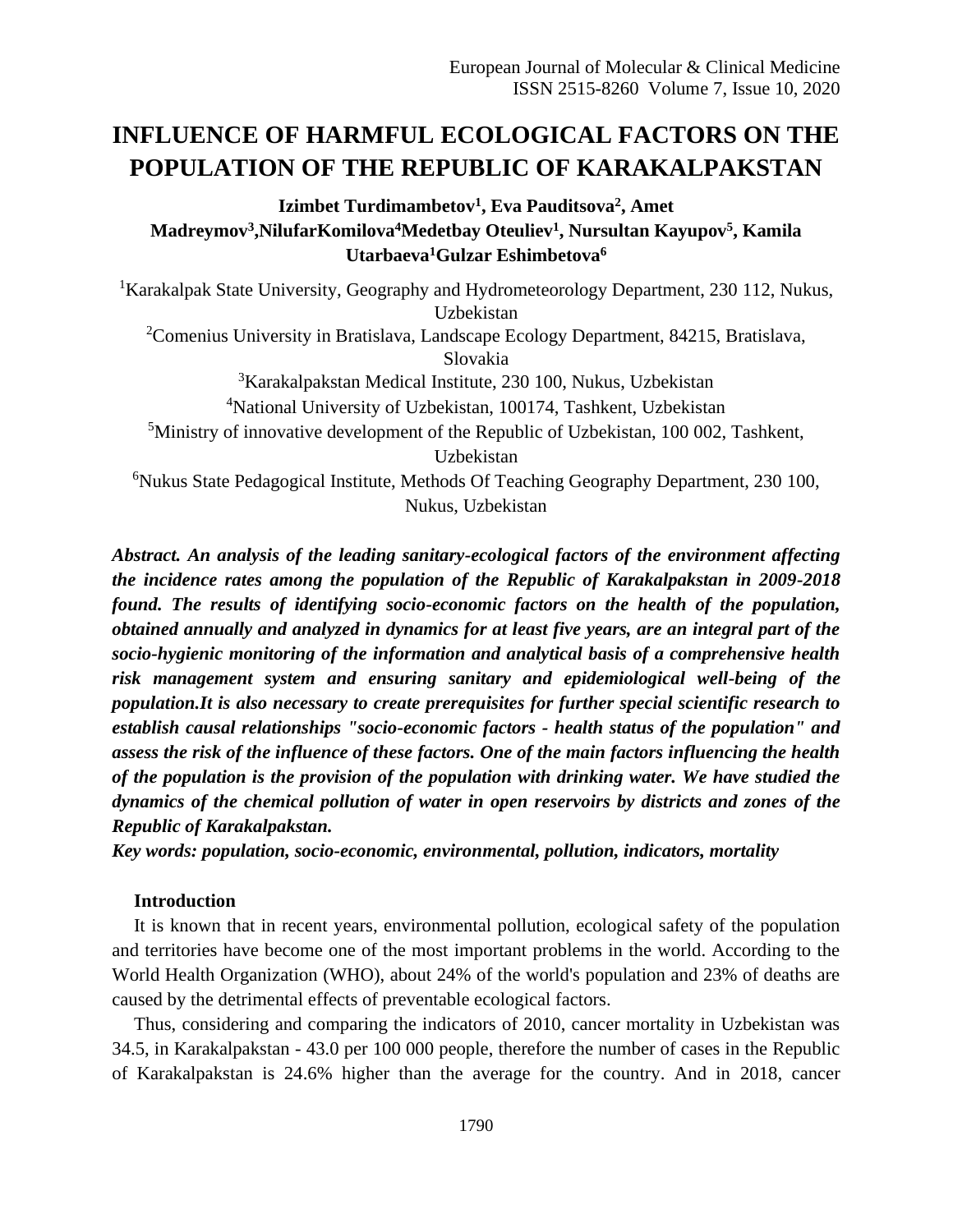mortality in Uzbekistan was 41.1, in Karakalpakstan - 51.4 per 100000, which again indicates the relevance (25%) of large cases in Karakalpakstan.

The above regional differences in the primary oncological incidence and the excess of the incidence rate of Karakalpakstan over the indicators of Uzbekistan prompted us to disclose their causes.

Given the uneven distribution of incidence by territory and by time, the territory of the Republic of Karakalpakstan is conditionally divided into 4 zones: The Western zone (Muinak, Kungrad, Kanlykul and Shumanai districts), the Northern zone (Takhtakupyr, Karauzyak, Chimbay, Kegeyli districts), the Central zone (Nukus city, Khodjeyli, Takhiatash and Nukus districts), and also the Southern zone (Amudarya, Beruni, Ellikkala and Turtkul districts) [5], [6], [7].

In order to increase the visibility of the tendencies, the studied 10-year period is divided into 2 five-year periods: 2009-2013 and 2014-2018.

When studying the dynamics of the incidence of malignant neoplasms with a first established diagnosis, in the second five-year period compared with the first, an increase in the incidence rate was found in the western (by 1,5%), northern (by 1,8%), central (by 7,6%) and southern (5,1%) zone (table 2) [2,4].

### **Materials and Data**

The average for Republic of Karakalpakstan over the first five-year period (2009-2013) the primary incidence rate of malignant neoplasms (65,8 per 100 000), high rates were observed inMuinak (85,9), in Nukus (74,8), in Chimbay (72,6), in Kegeyli (71,6), in Kanlykul (71,4) districts and the city of Nukus (73,8).

In the next five-year period, the regional (Republic of Karakalpakstan) average was 68,9 cases per 100 000, relatively high primary incidence rates of malignant neoplasms were recorded in Chimbay (82,0), Nukus (81.3), Takhtakupyr (78,3), Muynak (77,9), Khodjeyli (76,4), Kanlykul (73,1) districts and in the city of Nukus (75,1) (Table 2). Relatively low primary incidence rates of malignant neoplasms were detected in the first five-year plan in Shumanay (45,7) and Ellikkala (45,4) districts.

The highest incidence rates of malignant neoplasms were recorded in 2009, 2011 and 2013. in Muynak district (84,2; 96,9 and 92,1 respectively), in Kanlykul in 2009 and 2012 (86,0; 106,5). The lowest rates were observed in Ellikkala district in 2012 (21,2) and in Shumanay - in 2009 (32,0).

**Table 1.** Primary incidence rates of malignant neoplasms in the Republic of Karakalpakstanper 100,000 populations [7]

| City,<br>districts |  |  |  |                                                                                                         |  | 2009 2010 2011 2012 2013 2014 2015 2016 2017 2018                                                      |
|--------------------|--|--|--|---------------------------------------------------------------------------------------------------------|--|--------------------------------------------------------------------------------------------------------|
| Muinak             |  |  |  | <b>84,2</b> 77,5 <b>96,9</b> 79,0 <b>92,1 87,8 83,3</b> 66,2 78,2                                       |  | 74,0                                                                                                   |
| Kungrad            |  |  |  | $\left[67,7\right]67,2\left[48,5\right]64,4\left[63,7\right]59,6\left[66,0\right]65,5\left[66,7\right]$ |  | 55.6                                                                                                   |
| Kanlykul           |  |  |  |                                                                                                         |  | $\left  86,0   43,1   57,1   \frac{106}{5} \right  \overline{64,4}   57,2   50,1   87,0   97,2   74,0$ |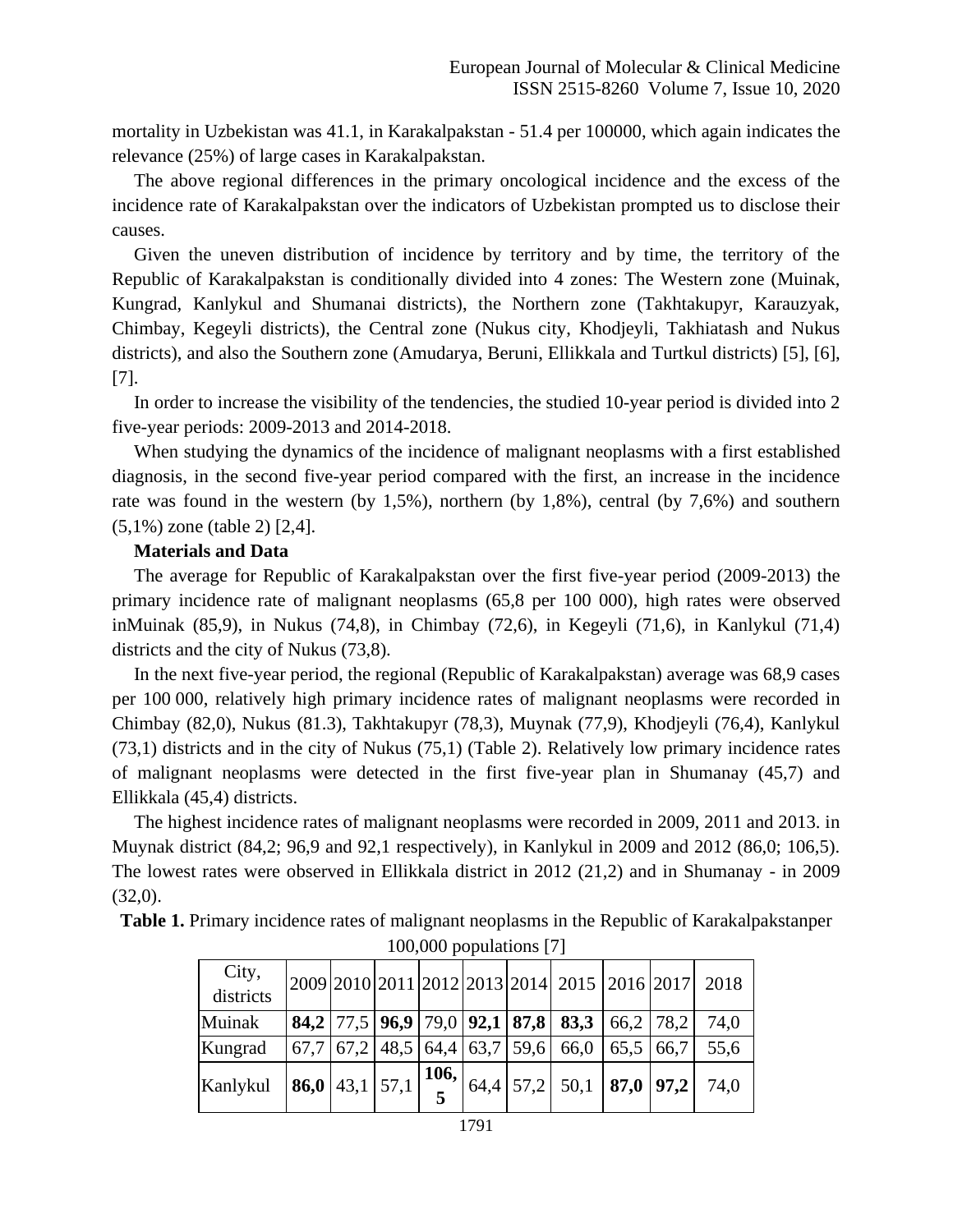| Shumanai                       | 32,0 | 46,0 | 59,5 | 49,6 | 41,6 | 41,2        | 72,4        | 57,2        | 52,8 | 56,0  |
|--------------------------------|------|------|------|------|------|-------------|-------------|-------------|------|-------|
| Western<br>zone                | 67,5 | 58,5 | 65,5 | 74,9 | 65,5 | 61,5        | 68,0        | 69,0        | 73,7 | 64,9  |
| Takhtakup<br>yr                | 90,0 | 50,8 | 81,4 | 59,4 | 64,6 | 67,0        | 66,7        | 71,6        | 60,6 | 125,6 |
| Karauzyak                      | 48,8 | 57,3 | 80,4 | 65,4 | 56,7 | 54,0        | 75,1        | 59,1        | 79,3 | 72,8  |
| Chimbay                        | 69,1 | 82,8 | 74,9 | 70,3 | 65,9 | 67,0        | 82,5        | 93,5        | 92,7 | 74,2  |
| Kegeyli                        | 63,1 | 71,3 | 74,9 | 70,7 | 78,2 | 61,0        | 62,5        | 71,3        | 70,1 | 78,5  |
| Northern<br>zone               | 67,8 | 65,6 | 77,9 | 66,5 | 66,4 | 62,3        | 71,7        | 73,9        | 75,7 | 87,8  |
| Nukus city                     | 73,3 | 79,7 | 75,7 | 59,7 | 80,4 | 74,9        | 81,7        | 67,2        | 80,9 | 70,6  |
| <b>Nukus</b><br>district       | 69,6 | 67,1 | 79,2 | 83,7 | 74,3 | 82,8        | 70,3        | 91,1        | 98,5 | 63,8  |
| Khodjeyli                      | 50,1 | 65,5 | 84,6 | 69,9 | 68,4 | 75,9        | 84,3        | 58,7        | 100  | 63,1  |
| Takhiatash                     | 64,7 | 60,9 | 65,7 | 78,2 | X    | $\mathbf X$ | $\mathbf X$ | $\mathbf X$ | 79,7 | 62,2  |
| Central<br>zone                | 64,4 | 68,3 | 76,3 | 72,9 | 74,4 | 77,9        | 78,8        | 72,3        | 89,8 | 64,9  |
| Amudarya                       | 58,5 | 71,7 | 60,6 | 55,3 | 62,9 | 41,0        | 46,7        | 53,9        | 56,3 | 67,7  |
| Beruni                         | 68,1 | 74,2 | 67,9 | 62,6 | 62,8 | 58,1        | 63,8        | 63,8        | 60,9 | 67,8  |
| Ellikkala                      | 41,5 | 59,5 | 43,2 | 21,2 | 61,8 | 45,8        | 66,9        | 52,5        | 74,0 | 57,0  |
| Turtkul                        | 65,0 | 52,6 | 53,1 | 45,9 | 85,4 | 76,1        | 64,7        | 85,6        | 84,5 | 59,5  |
| Southern<br>zone               | 59,4 | 65,0 | 56,0 | 47,0 | 69,1 | 55,3        | 60,5        | 64,0        | 68,9 | 63,0  |
| Karakalpa<br>kstan<br>Republic | 63,7 | 67,3 | 68,5 | 59,8 | 69,9 | 63,6        | 69,6        | 67,8        | 76,1 | 67,2  |
| Uzbekista<br>n Republic        | 68,4 | 71,0 | 65,9 | 64,5 | 66,2 | 65,7        | 67,7        | 66,7        | 70,2 | 71,0  |

**Note:** x-Takhiatash was included in the Khodjeyli district

The analysis of indicators of the primary incidence of the child population of the Republic of Karakalpakstan for 2009-2018 in the context of districts and conventionally identified zones, its dynamics by years and two five-year periods (Table 1) showed that the average level of primary incidence in children per 1000 child population for 2016-2018 was in the RUz - 585.9, in the Republic of Karakalpakstan - 478.1 i.e. 22% lower than in Republic of Uzbekistan.

| Table 2. Indicators of primary incidence in children under 14 years old per 100 000 |  |
|-------------------------------------------------------------------------------------|--|
|-------------------------------------------------------------------------------------|--|

| City,     |      |  |                           |                                                                               |  |                   |
|-----------|------|--|---------------------------|-------------------------------------------------------------------------------|--|-------------------|
| districts | 2009 |  | 2010   2011   2012   2013 | $\frac{1}{2014}$   2015   2016   2017                                         |  | $\frac{12018}{ }$ |
| Muynak    |      |  |                           | 353.9   418.8   508.6   414.1   463.7   529.2   544.4   473.8   354.3   499.9 |  |                   |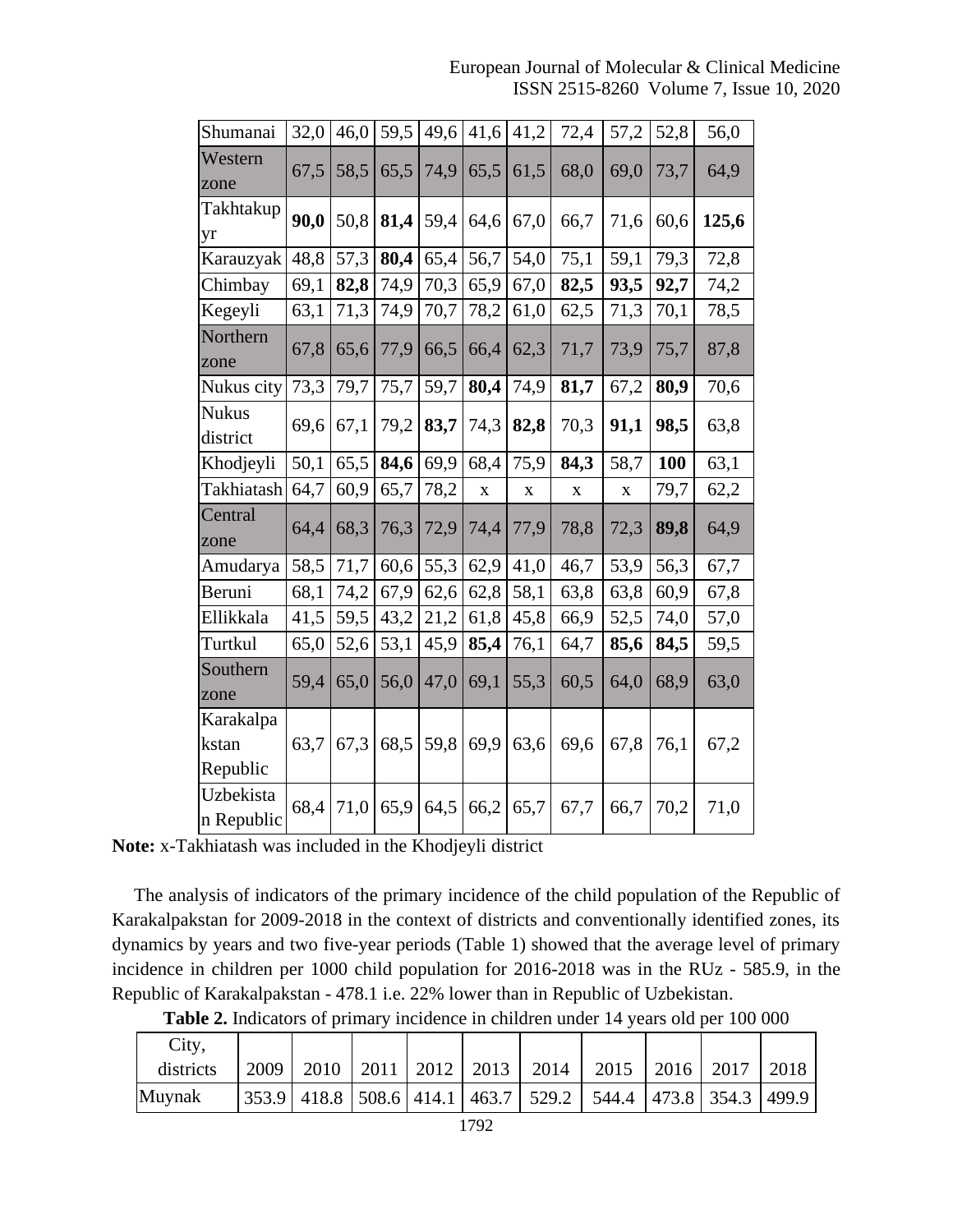European Journal of Molecular & Clinical Medicine ISSN 2515-8260 Volume 7, Issue 10, 2020

| Kungrad                     | 533.9 | 469.6 | 487.4 | 458.0 | 427.5       | 400.6       | 347.2       | 449.2       | 1823.6 | 462.0 |
|-----------------------------|-------|-------|-------|-------|-------------|-------------|-------------|-------------|--------|-------|
| Kanlykul                    | 508.4 | 341.4 | 623.5 | 457.4 | 402.1       | 476.7       | 550.8       | 430.7       | 190.7  | 451.0 |
| Shumanay                    | 270.7 | 331.4 | 574.8 | 458.5 | 456.5       | 463.5       | 459.0       | 962.4       | 948.6  | 834.3 |
| Western<br>zone             | 416.7 | 390.7 | 548.6 | 447.0 | 437.5       | 467.5       | 475.4       | 579.0       | 829.3  | 561.8 |
| Takhtakupyr                 | 483.5 | 554.9 | 688.9 | 637.1 | 654.4       | 658.9       | 683.1       | 688.2       | 366.4  | 735.5 |
| Karauzyak                   | 670.7 | 587.6 | 771.5 | 994.3 | 657.5       | 689.2       | 593.5       | 412.4       | 548.1  | 398.4 |
| Chimbay                     | 208.2 | 270.6 | 237.7 | 208.6 | 168.7       | 174.4       | 194.4       | 421.7       | 892.3  | 477.8 |
| Kegeyli                     | 537.3 | 554.4 | 402.4 | 393.0 | 297.3       | 287.7       | 334.1       | 507.5       | 379.7  | 494.6 |
| Northern<br>zone            | 474.9 | 491.9 | 525.1 | 558.3 | 444.5       | 452.6       | 451.3       | 507.5       | 546.6  | 526.6 |
| Nukus city                  | 292.7 | 299.9 | 281.5 | 280.3 | 303.0       | 411.4       | 393.8       | 283.5       | 283.7  | 289.5 |
| <b>Nukus</b>                |       |       |       |       |             |             |             |             |        |       |
| district                    | 414.7 | 475.0 | 511.5 | 467.9 | 392.4       | 425.5       | 504.2       | 541.1       | 281.2  | 555.9 |
| Khodjeyli                   | 589.6 | 538.4 | 494.0 | 548.3 | 451.9       | 339.9       | 359.6       | 431.9       | 606.8  | 318.7 |
| Takhiatash                  | 542.1 | 470.0 | 600.0 | 568.6 | $\mathbf X$ | $\mathbf X$ | $\mathbf X$ | $\mathbf X$ | 122.3  | 396.5 |
| Central zone                | 459.8 | 445.8 | 471.8 | 466.3 | 382.4       | 392.3       | 419.2       | 418.8       | 323.5  | 390.2 |
| Amudarya                    | 345.5 | 421.8 | 574.8 | 663.8 | 498.4       | 376.0       | 388.2       | 631.9       | 969.3  | 557.4 |
| Beruni                      | 512.0 | 579.5 | 641.0 | 669.3 | 700.1       | 694.4       | 735.4       | 482.9       | 617.1  | 459.1 |
| Ellikkala                   | 240.3 | 367.0 | 367.1 | 395.9 | 348.7       | 514.3       | 511.7       | 673.9       | 533.5  | 688.9 |
| Turtkul                     | 614.2 | 639.2 | 570.1 | 639.0 | 620.2       | 652.1       | 605.9       | 523.6       | 538.8  | 436.2 |
| Southern<br>zone            | 428.0 | 501.9 | 544.3 | 599.2 | 541.9       | 559.2       | 560.3       | 578.1       | 664.7  | 535.4 |
| Karakalpaks<br>tan Republic | 430.9 | 450.5 | 478.4 | 493.8 | 446.4       | 461.6       | 460.2       | 490.1       | 470.3  | 473.9 |

**Note:** x-Takhiatash was included in the Khodjeyli district

#### **Results and Discussion**

Thus, the results of identifying socio-economic factors on the health of the population, obtained annually and analyzed in dynamics for at least five years, are an integral part of the socio-hygienic monitoring of the information and analytical basis of a comprehensive health risk management system and ensuring sanitary and epidemiological well-being of the population.It is also necessary to create prerequisites for further special scientific research to establish causal relationships "socio-economic factors - health status of the population" and assess the risk of the influence of these factors. One of the main factors influencing the health of the population is the provision of the population with drinking water. At present, the provision of the population of the Republic of Karakalpakstan with centralized water supply is about 60%, the rest of the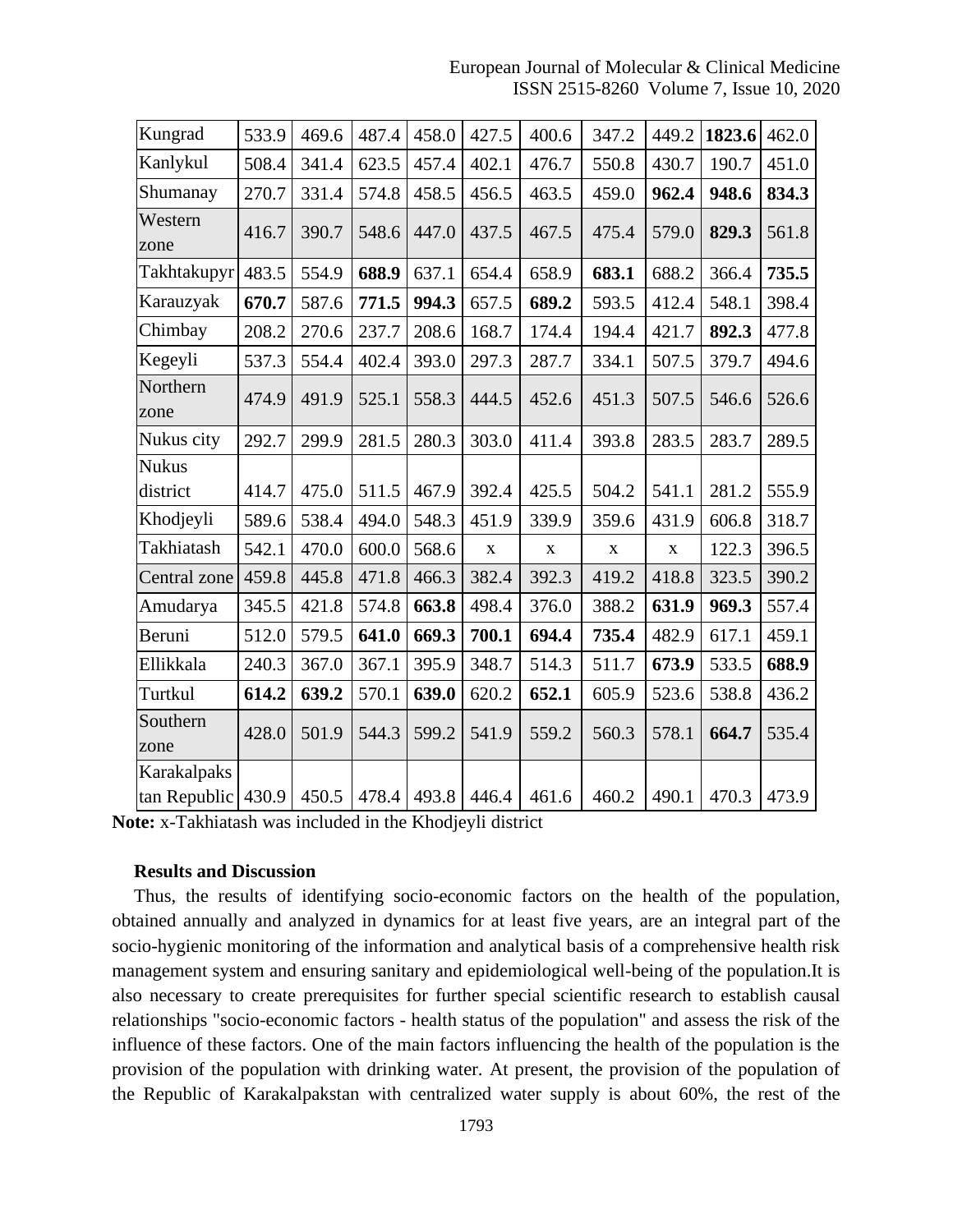population uses water from open reservoirs and well water, mainly in the winter months. One third of the wells has a mineralization of up to 3 mg/l, another third - from 3 to 6 mg/l (suitable for economic purposes) and the remaining one third - over 6 mg/l - unsuitable for drinking and household purposes. Well mineralization depends on proximity to freshwater open water.

We have studied the dynamics of the chemical pollution of water in open reservoirs by districts and zones of the Republic of Karakalpakstan for 2009-2018, for the subsequent determination of its impact on the primary incidence of children (Table 3) [1].

The level of chemical pollution of water in open reservoirs is increasing over the years, especially in the northern and southern zones of the Republic of Karakalpakstan.

Comparison of the dynamics of indicators of primary incidence in children under 14 years old (inclusive) of the Republic of Karakalpakstan for 2009-2018 with indicators of chemical pollution of water in open reservoirs showed the following results.

| City,        |      |      |      |      |             |             |             |             |      |      |
|--------------|------|------|------|------|-------------|-------------|-------------|-------------|------|------|
| districts    | 2009 | 2010 | 2011 | 2012 | 2013        | 2014        | 2015        | 2016        | 2017 | 2018 |
| Muynak       | 60,8 | 24,3 | 19,4 | 8,3  | 16,7        | 36,9        | 29,9        | 17,0        | 18,2 | 10,6 |
| Kungrad      | 25,4 | 30,1 | 37,3 | 48,8 | 41,3        | 7,6         | 0,9         | 28,3        | 20,2 | 32,0 |
| Kanlykul     | 73,5 | 100  | 100  | 100  | 100         | 100         | 96,4        | 100         | 100  | 100  |
| Shumanay     | 29,4 | 30,8 | 36,9 | 33,3 | 36,2        | 28,2        | 31,3        | 31,7        | 30,1 | 45,8 |
| Western      |      |      |      |      |             |             |             |             |      |      |
| zone         | 47,3 | 46,3 | 48,4 | 47,6 | 48,6        | 43,2        | 39,6        | 44,3        | 42,1 | 47,1 |
| Takhtakupyr  | 100  | 72,5 | 100  | 100  | 100         | 100         | 100         | 100         | 100  | 100  |
| Karauzyak    | 46,0 | 42,9 | 31,0 | 35,8 | 31,2        | 23,3        | 36,8        | 22,5        | 26,0 | 27,3 |
| Chimbay      | 4,8  | 15,3 | 13,6 | 6,3  | 1,5         | 9,6         | 19,8        | 18,8        | 12,6 | 15,5 |
| Kegeyli      | 11,1 | 20,0 | 0,0  | 0,0  | 26,3        | 36,4        | 71,4        | 75,0        | 94,0 | 76,6 |
| Northern     |      |      |      |      |             |             |             |             |      |      |
| zone         | 40,5 | 37,7 | 36,2 | 35,5 | 39,8        | 42,3        | 57,0        | 54,1        | 58,2 | 54,9 |
| Nukus city   | 23,1 | 12,2 | 37,5 | 27,3 | 31,4        | 24,7        | 41,9        | 40,8        | 45,1 | 41,4 |
| <b>Nukus</b> |      |      |      |      |             |             |             |             |      |      |
| district     | 75,0 | 50,0 | 77,8 | 52,2 | 100         | 77,8        | 13,0        | 95,0        | 100  | 84,3 |
| Khodjeyli    | 20,7 | 28,9 | 12,9 | 10,3 | 14,3        | 21,9        | 30,2        | 31,5        | 49,5 | 51,4 |
| Takhiatash   | 16,3 | 0,0  | 43,3 | 36,4 | $\mathbf X$ | $\mathbf X$ | $\mathbf X$ | $\mathbf X$ | 75,0 | 21,0 |
| Central zone | 33,8 | 22,8 | 42,9 | 31,6 | 48,6        | 41,5        | 28,4        | 55,8        | 67,4 | 49,5 |
| Amudarya     | 72,2 | 89,9 | 97,3 | 5,8  | 30,6        | 78,0        | 81,1        | 77,5        | 73,6 | 63,5 |
| Beruni       | 69,0 | 51,0 | 82,0 | 83,6 | 90,3        | 59,1        | 63,3        | 78,0        | 26,7 | 69,0 |
| Ellikkala    | 20,0 | 83,3 | 95,8 | 0,0  | 85,7        | 25,7        | 40,9        | 37,8        | 100  | 100  |

| <b>Table 3.</b> Percentage of water samples from open reservoirs that do not meet hygienic |
|--------------------------------------------------------------------------------------------|
| requirements in terms of chemical indicators for 2009-2018                                 |

1794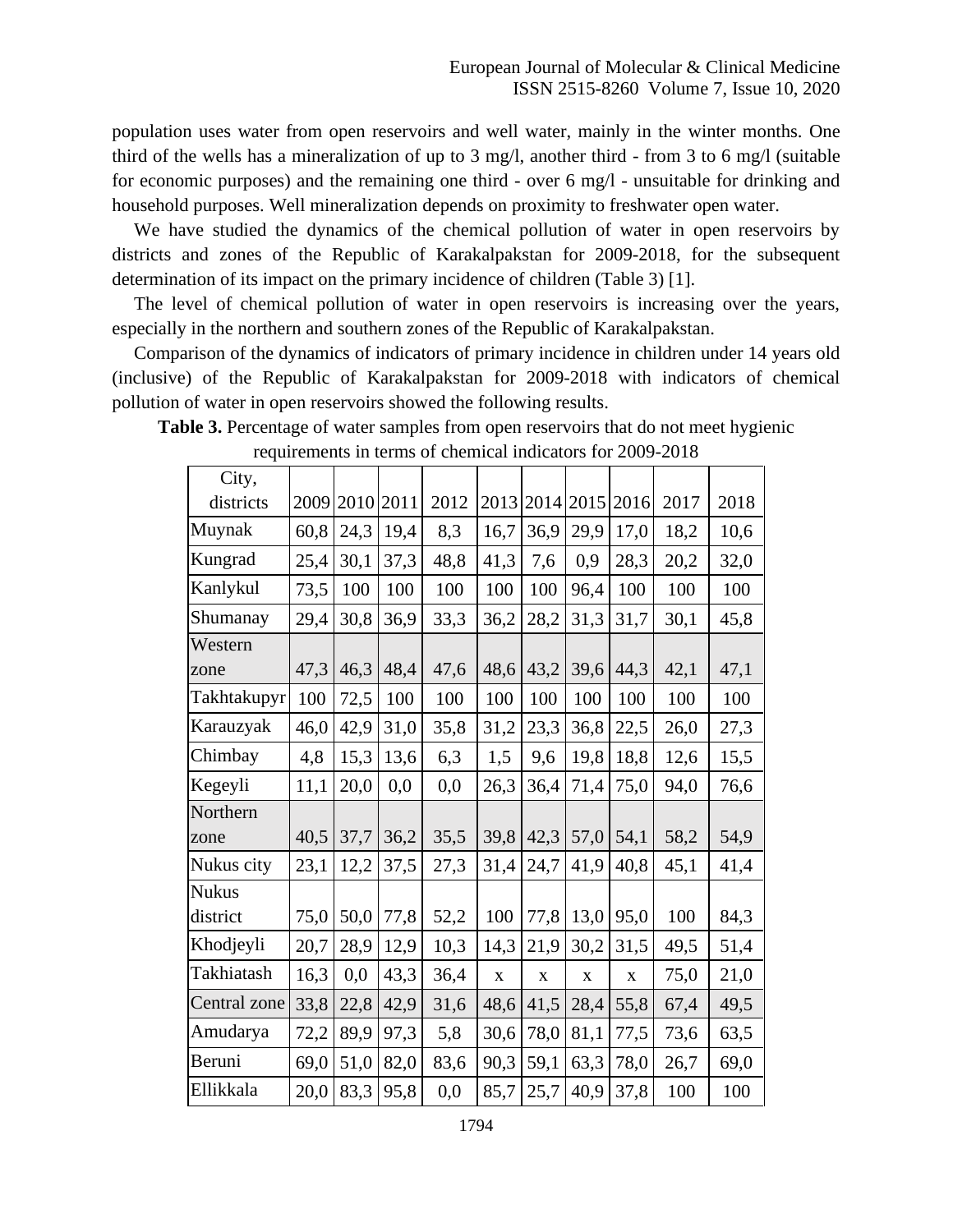| Turtkul                                                                             |  | 100   82.9   100 | $100 \mid 100 \mid 91.7 \mid 70.0 \mid 87.0 \mid$ |  |  | 100                                            | 100  |
|-------------------------------------------------------------------------------------|--|------------------|---------------------------------------------------|--|--|------------------------------------------------|------|
| Southern                                                                            |  |                  |                                                   |  |  |                                                |      |
| zone                                                                                |  |                  |                                                   |  |  | $65,3$ 76,8 93,8 47,4 76,7 63,6 63,8 70,1 75,1 | 83.1 |
| Karakalpaks                                                                         |  |                  |                                                   |  |  |                                                |      |
| $\vert$ tan Republic   41,9   39,4   43,5   31,3   38,3   48,7   45,4   55,8   47,9 |  |                  |                                                   |  |  |                                                | 49.9 |

#### **Conclusions**

The solution to the problem of the consumption of contaminated water by the population for drinking purposes is to maximize the coverage of the population of the allocated districts with centralized water supply and bring the quality indicators of the tap water supplied to the population in accordance with the state standard.

However, the level of primary incidence in children under 14 years of age in the Republic of Karakalpakstan for the 10-year period 2009-2018 has an upward trend. The level of chemical pollution of water in open reservoirs also tends to grow, especially in the northern and southern zones of the Republic of Karakalpakstan.

Our results can contribute to planning the reduction of the pollution of the environment, providing a measure for a differential approach for specific territories of the Republic of Karakalpakstan.

#### **References**

1. Madreimov A., Zaydullaeva M.O, Mambetniyazov K. About harmful environmental factors affecting the incidence of children in the Republic of Karakalpakstan. Journal of Problems of Biology and Medicine. - Samarkand, 2018. - No. 4-2. - Pp. 64-67. (in Russian)

2. Madreimov A., Tleumbetova U.J., Tursimuratova U.M. On harmful sanitary ecological factors in the Republic of Karakalpakstan and the incidence of malignant neoplasms. Bulletin of the Geographical Society of Uzbekistan. Volume 56, Tashkent 2019. Pp.47-51. (in Russian)

3. Primbetov K.P. Dependence of morbidity in the Republic of Karakalpakstan on environmental factors. Report rep. scientific. practical conf. "Human ecology and regional pathology of the Aral Sea region". - Nukus, 1993. (in Russian)

4. Statistical materials of the Ministry of Health of the Republic of Karakalpakstan and Republic of Uzbekistan, Republican Center for State Sanitary-Epidemiological Surveillance of the Republic of Karakalpakstan for 2009-2018.

5. Izimbet R. Turdimambetov, Naurizbay J. Embergenov, Medetbay O. Oteuliev, Kuatbay K. Bekanov, Kamila A. Utarbaeva. Development of nosogeographic maps of the Republic of Karakalpakstan using gis technologies. http://www.jcreview.com/?mno=99904 [Access: September 14, 2020]. [doi:10.31838/jcr.07.08.348](http://dx.doi.org/10.31838/jcr.07.08.348)

6. Kerimbergenovich, A. A., Kamilovich, S. S., Tursinbaevich, A. R., Jannazarovich, A. K., Kazievich, S. J., &Maksetovich, O. H. (2020). Ecotourism development in the republic of